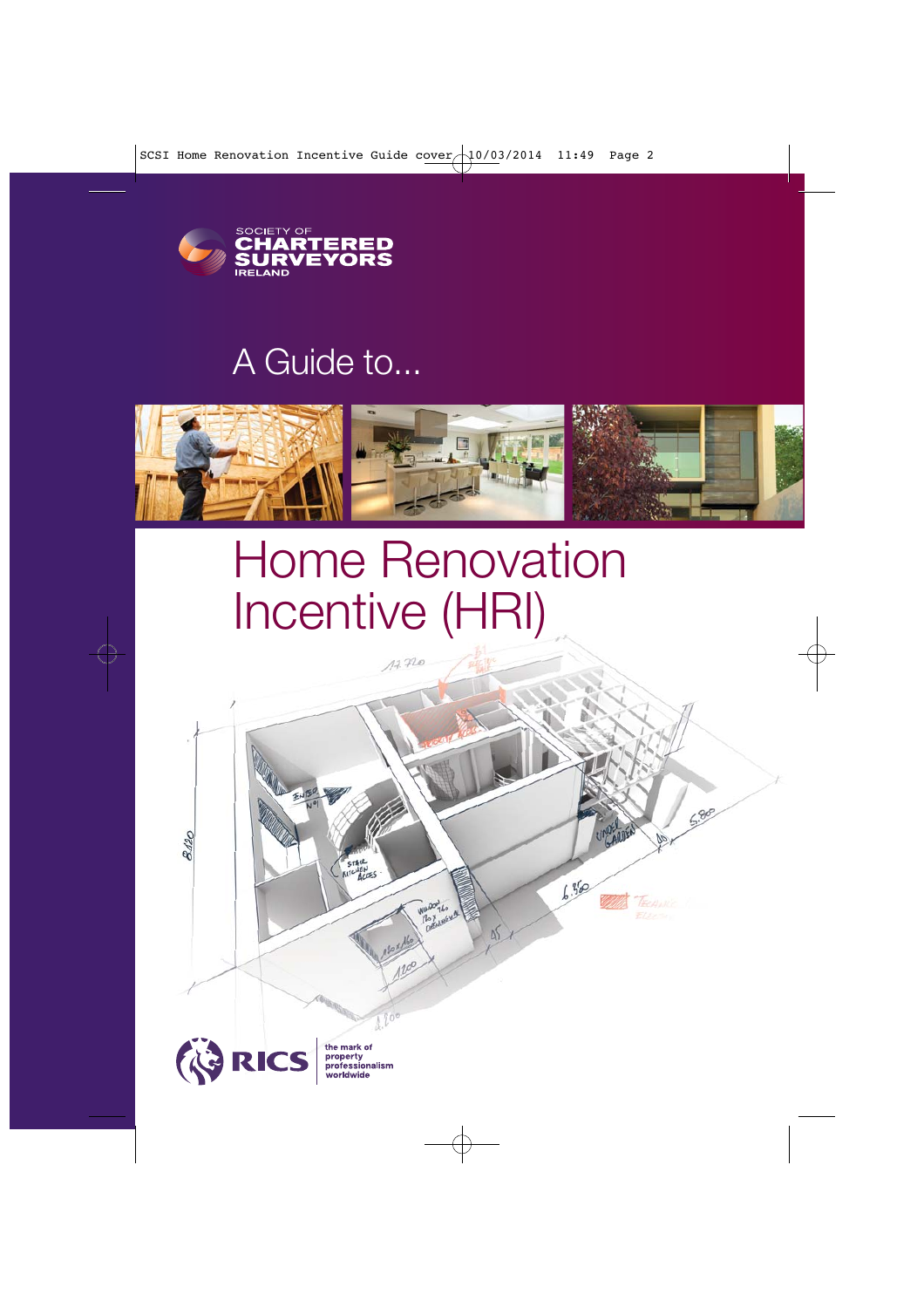# **About this guide**

This guide will tell you what you need to know if you are organising to have construction work done on your house and would like to avail of the tax credit provided in Budget 2014. Complete with useful examples showing the cost benefit this scheme will have on a typical renovation.



## **The Home Renovation Incentive and why it was introduced.**

In Budget 2014, Minister for Finance Michael Noonan introduced the Home Renovation Incentive (HRI).

The scheme is effective from 25 October 2013 and will expire on the 31 December 2015.

The Home Renovation Incentive (HRI) provides a tax credit for homeowners on repairs, improvements and renovations carried out on their principal private

residence. One of the main reasons this new incentive was introduced was to reduce the competitive advantage that non - tax compliant building contractors have over tax compliant ones.

Other benefits of procuring the services of a registered building contractor reduce the risks regarding health and safety. Information regarding recent health and safety regulations can be found at the end of this guide.

It is widely accepted that hiring the non- tax compliant contractors increases the risks regarding health and safety. Homeowners must also be aware that from 1st August 2013, health and safety regulations were introduced which will see additional obligations imposed on the homeowner.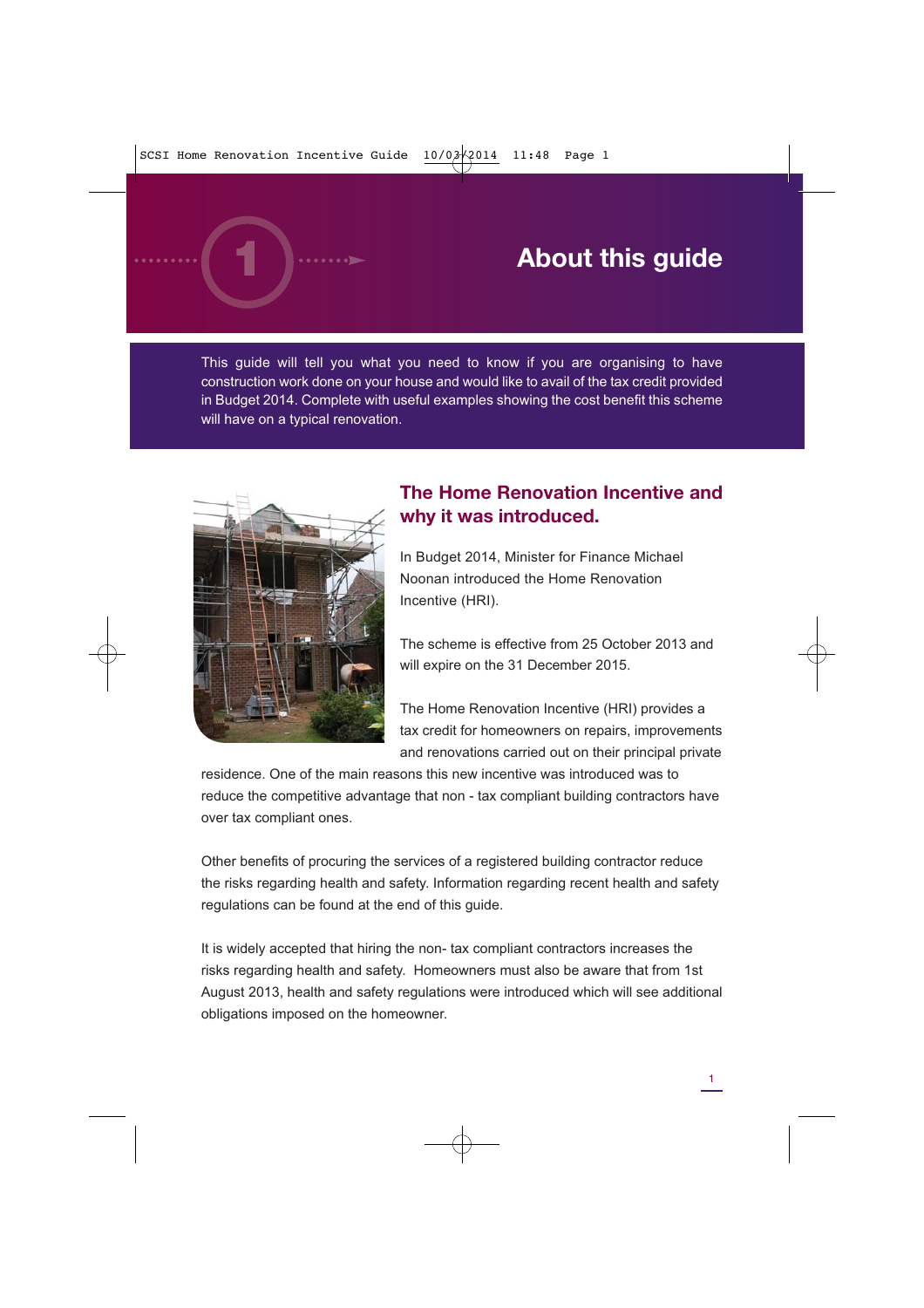# **How the new incentive works**



**SCSI –** Home Renovation Incentive (HRI) Guide



The Home Renovation Incentive will provide an income tax credit on the VAT paid by homeowners carrying out work on their home in the subsequent two years.

The credit will be calculated at 13.5pc on qualifying expenditure between €4,405 and €30,000. Where the cost of the work exceeds €30,000 (exclusive of VAT), a maximum credit of €4,050 will apply.

The scheme will support fully tax-compliant builders as the spending and relief will have to be registered with the Revenue Commissioners.

Please note that homeowners can only claim the relief under the Home Renovation Incentive if their Local Property Tax (LPT) and Household Charge obligations are up to date.

#### **Qualifying expenditure**

- **•** Windows
- **•** Extensions
- **•** Attic conversions
- **•** Plumbing
- **•** Tiling
- **•** Supply & fitting of kitchens
- **•** Plastering
- **•** Garages
- **•** Rewiring
- **•** Insulation
- **•** Landscaping

Items including furniture, white goods and carpets are NOT included in the HRI.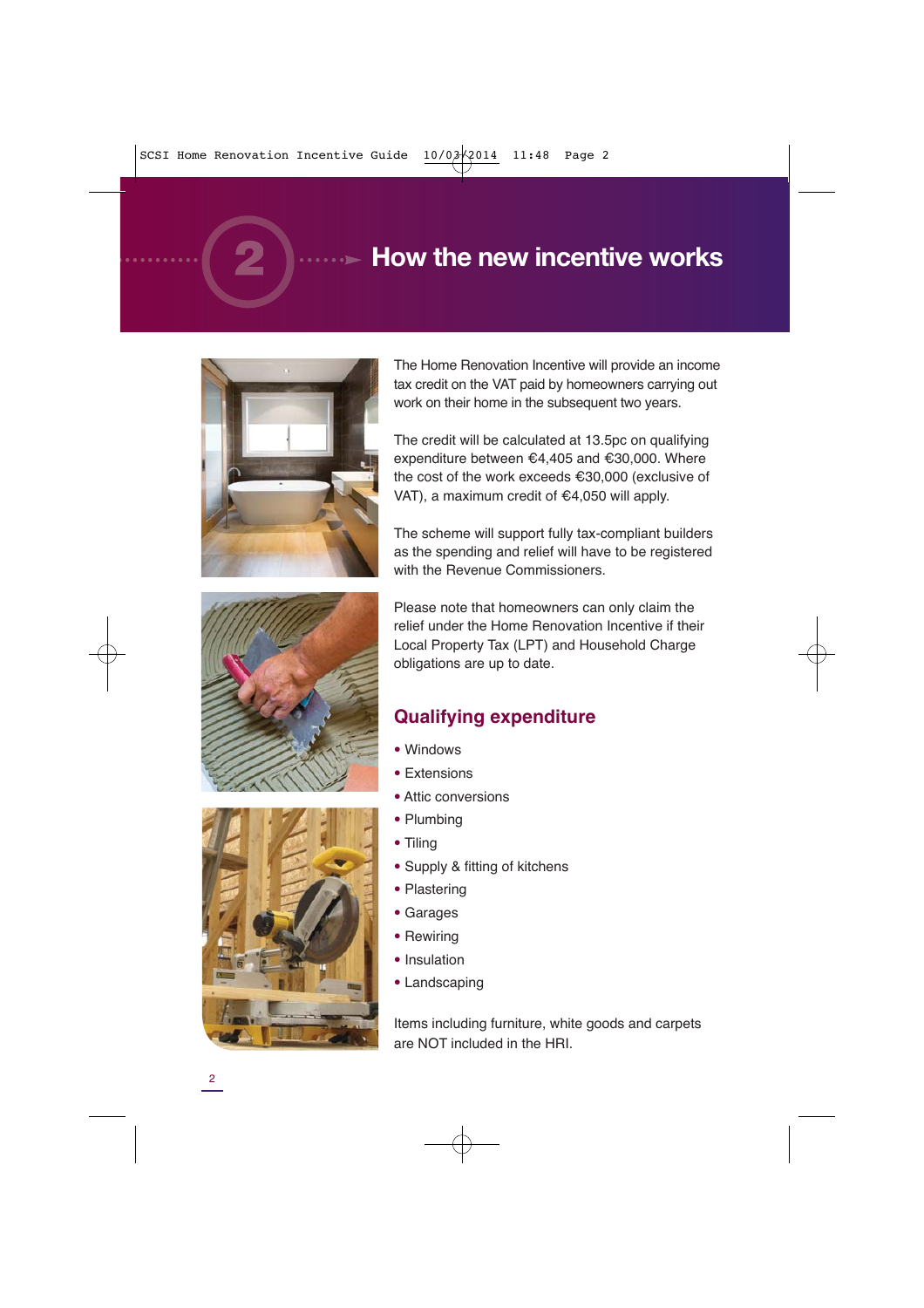#### **Examples of the savings from the Home Renovation Incentive**

Please note: All Costs are indicative only. Full costs are available by contacting your local Chartered Quantity Surveyor. Visit the SCSI 'Find a Surveyor' Search on www.scsi.ie

| Case Study 1 – Extension to 3 bed semi-detached home built in 2000 |                                                               |                   |  |  |
|--------------------------------------------------------------------|---------------------------------------------------------------|-------------------|--|--|
| A                                                                  | <b>Item</b>                                                   | <b>Total</b><br>€ |  |  |
|                                                                    | Demolition works                                              | €3,000            |  |  |
|                                                                    | Excavation, foundations, rising walls, hardcore, radon        | €4,200            |  |  |
|                                                                    | barrier, insulation, reinforcement, concrete slab             |                   |  |  |
|                                                                    | External blockwork walls, rendered, insulated                 | €3,600            |  |  |
|                                                                    | Internal walls                                                | €1,300            |  |  |
|                                                                    | Windows and doors                                             | €2,900            |  |  |
|                                                                    | Heating and plumbing and electrical installation modification | €4,800            |  |  |
|                                                                    | Floor finishes (tiling)                                       | €2,600            |  |  |
|                                                                    | New timber roof, roof finish and insulation                   | €4,300            |  |  |
|                                                                    | New kitchen and appliances                                    | €6,000            |  |  |
|                                                                    | New plastered ceilings and walls                              | €4,800            |  |  |
|                                                                    | Painting and Decoration (Internal and External full house)    | €8,000            |  |  |
|                                                                    | External works (paved paths, drainage alterations, topsoil)   | €2,500            |  |  |
|                                                                    | Total Refurbishment Costs - excluding VAT                     | €48,000           |  |  |

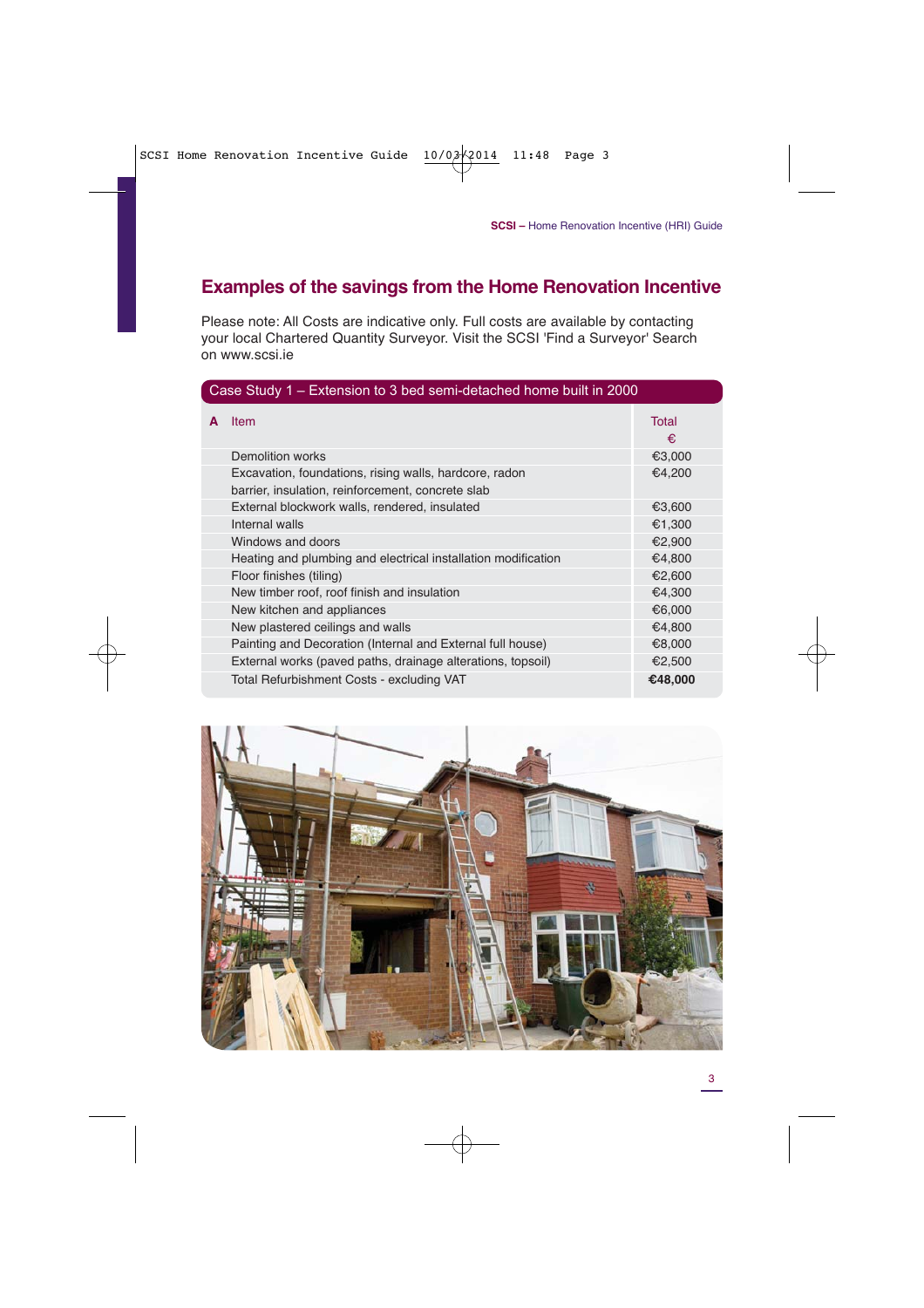| Case Study 1 – Extension to 3 bed semi-detached home built in 2000 (continued) |                                                            |            |  |
|--------------------------------------------------------------------------------|------------------------------------------------------------|------------|--|
| в                                                                              | <b>HRI Calculation - Case Study 1</b>                      | Total<br>€ |  |
|                                                                                | Total Refurbishment Costs - excluding VAT                  | €48,000    |  |
|                                                                                | Less Costs not applicable under HRI scheme:-               |            |  |
|                                                                                | New kitchen appliances                                     | (€1,500)   |  |
|                                                                                | Total Allowable Costs under HRI Scheme- excluding VAT      | €46,500    |  |
|                                                                                | HRI Scheme maximum tax credit ( $\epsilon$ 30,000 x 13.5%) | €4,050     |  |
| C                                                                              | <b>Total Cost of Refurbishment by Homeowner</b>            |            |  |
|                                                                                | Total Cost of Refurbishment (including ineligible costs)   | €48,000    |  |
|                                                                                | Less Tax Credit under HRI Scheme (€30,000 x 13.5%)         | (€4,050)   |  |
|                                                                                | Net Total Cost to Homeowner after HRI Credit is applied    | €43,950    |  |

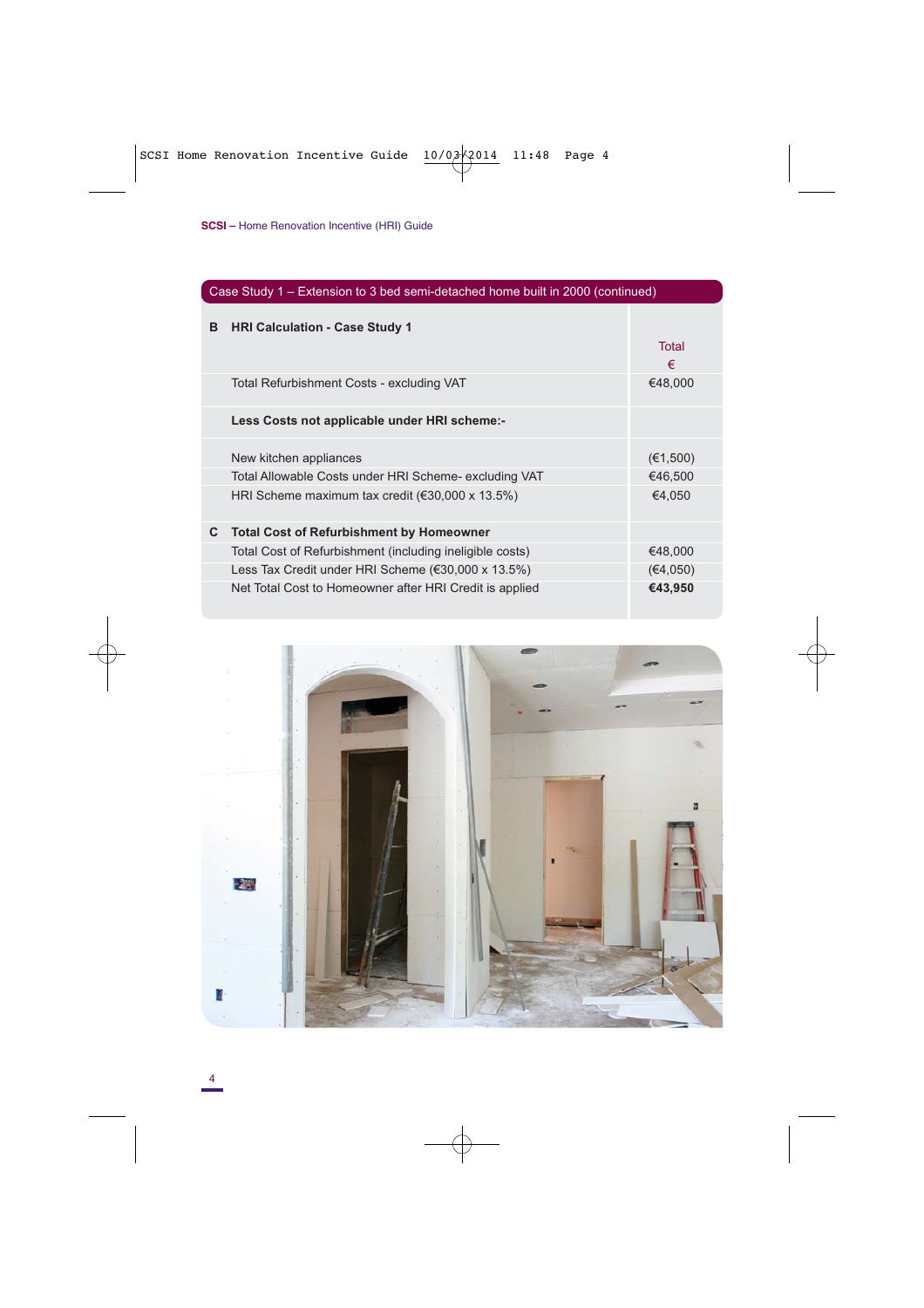

#### Case Study 2 - Refurbishment of an existing four bedroom semi-detached residential property built circa 1950's.

| A  | Item                                                           | <b>Total</b> |
|----|----------------------------------------------------------------|--------------|
|    |                                                                | €            |
|    | Removal of existing windows and doors and replacement with new | €11.200      |
|    | Removal of existing attic insulation and replacement           | €2.100       |
|    | Replacement floor finishes (timber floors and tiling)          | €10,800      |
|    | Rewiring existing house                                        | €8,450       |
|    | Replacement of plumbing and heating system                     | €10,500      |
|    | Re-roofing existing house                                      | €12.350      |
|    | New kitchen and appliances                                     | €6.000       |
|    | Painting and Decoration (Internal and External)                | €8,000       |
|    | Total Refurbishment Costs - excluding VAT                      | €69,400      |
| в  | <b>HRI Calculation - Case Study 2</b>                          |              |
|    | Total Refurbishment Costs - excluding VAT                      | €69,400      |
|    | Less Costs not applicable under HRI scheme:-                   |              |
|    | New kitchen appliances                                         | (E1,500)     |
|    | Total Allowable Costs under HRI Scheme- excluding VAT          | €67,900      |
|    | HRI Scheme maximum tax credit ( $\epsilon$ 30,000 x 13.5%)     | €4,050       |
| C. | <b>Total Cost of Refurbishment by Home Owner</b>               |              |
|    | <b>Total Cost of Refurbishment</b>                             | €69,400      |
|    | Less Tax Credit under HRI Scheme (€30,000 x 13.5%)             | (€4,050)     |
|    | <b>Total Cost to Home Owner</b>                                | €65,350      |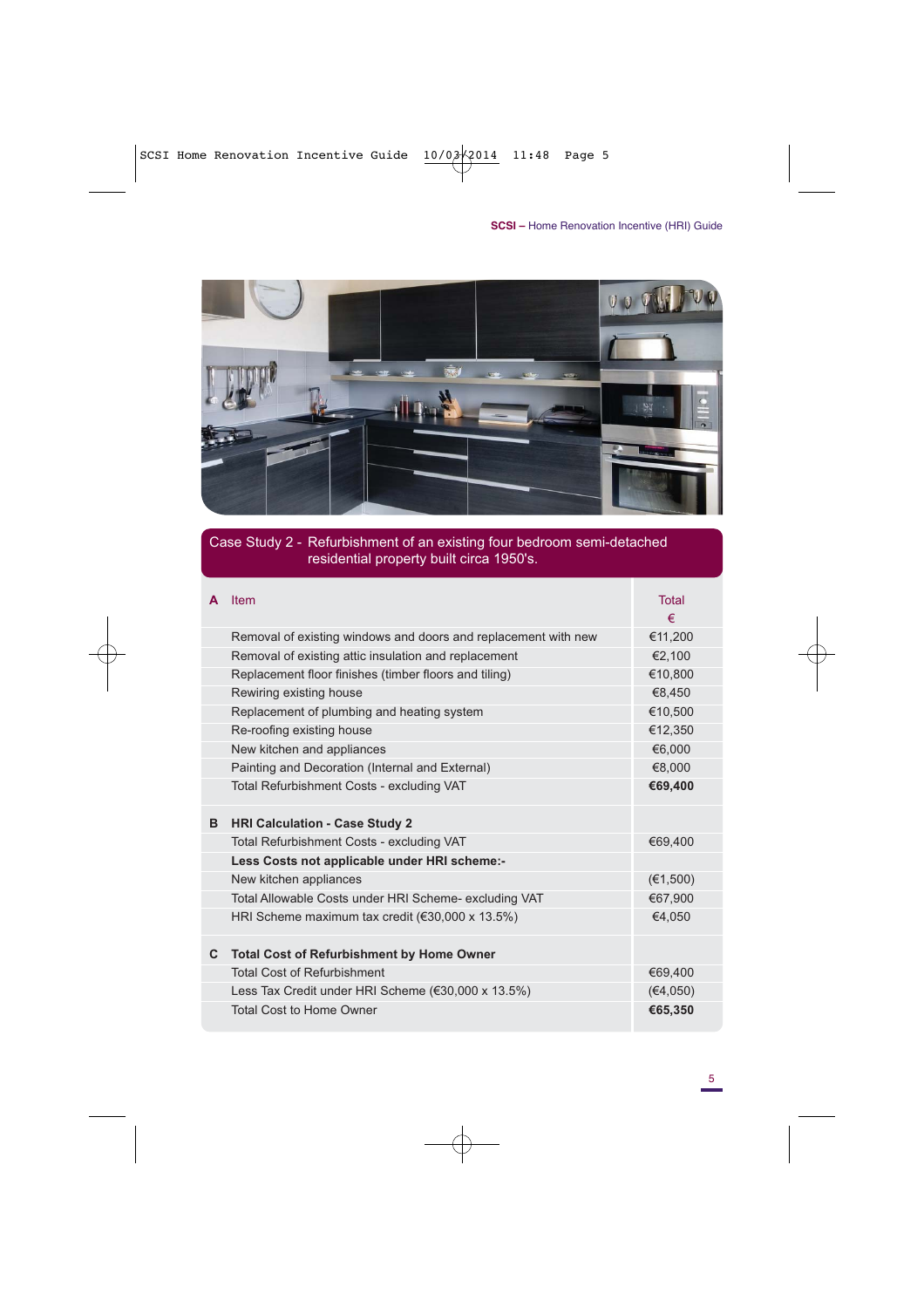| Case study 3 - Insulation upgrade to existing three bedroom terraced residential<br>property built circa 1980's. |                                                                                                                                                                                                                                        |            |  |  |
|------------------------------------------------------------------------------------------------------------------|----------------------------------------------------------------------------------------------------------------------------------------------------------------------------------------------------------------------------------------|------------|--|--|
| A                                                                                                                | Item                                                                                                                                                                                                                                   | Total<br>€ |  |  |
|                                                                                                                  | Re-Insulating attic space and pumping existing cavity wall                                                                                                                                                                             | €4,800     |  |  |
|                                                                                                                  | Painting and decoration (internal and external)                                                                                                                                                                                        | €3.900     |  |  |
|                                                                                                                  | Total cost of insulation upgrade - excluding VAT                                                                                                                                                                                       | €8,700     |  |  |
| в                                                                                                                | <b>HRI Calculation - Case Study 3</b>                                                                                                                                                                                                  |            |  |  |
|                                                                                                                  | Total Refurbishment Costs - excluding VAT                                                                                                                                                                                              | €8,700     |  |  |
|                                                                                                                  | Less Tax Credit under HRI Scheme (€8,700 x 13.5%)                                                                                                                                                                                      | (€1, 175)  |  |  |
|                                                                                                                  | Net Total Cost to Home Owner after HRI Credit is applied                                                                                                                                                                               | €7,525     |  |  |
|                                                                                                                  | Please note that the minimum expenditure to qualify                                                                                                                                                                                    |            |  |  |
|                                                                                                                  | for the relief is $\epsilon$ 4,405 (excluding VAT)                                                                                                                                                                                     |            |  |  |
|                                                                                                                  | The tax credit is payable over a 2 year period after the end of the year in<br>which the works are carried and paid for. All properties must be the Principle<br>Private Residence with an up-to-date Local Property Tax payment made. |            |  |  |

#### **Before agreeing the works contract**

You should request a copy of the building contractor/ tradespersons "Relevant Contracts Tax" (RCT or Tax Clearance Certificate (ensure that the certificates are in date) and retain copies of these for proof that contractor qualifies. The Revenue Commissioners have useful guidance relating to the qualifying criteria and application process and this can be accessed at www.revenue.ie/en/tax/it/reliefs/hri

#### **HRI Calculator**

The SCSI has produced a HRI Calculator which is a useful tool in estimating the HRI Scheme Tax Credit due.

This calculator is available on www.scsi.ie

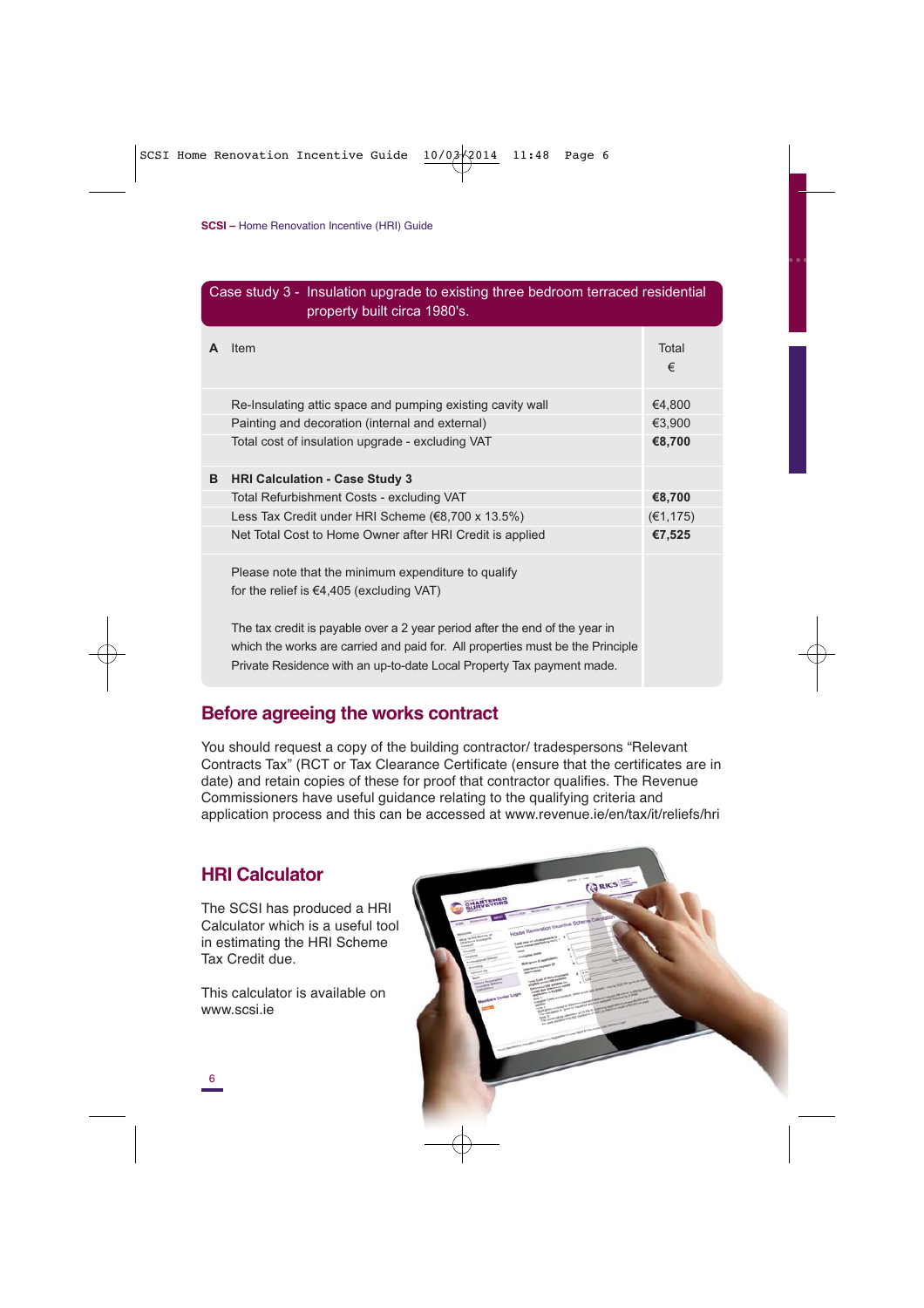

# **Steps involved in a Home Renovation Project**

A renovation or extension can offer much-needed extra space or an upgrade to living conditions in the house. However, it can also be a significant financial investment for most people and it is important to ensure the project is properly planned, managed and implemented to avoid unnecessary costs and difficulties later on.



#### **Step 1 – Planning your ideal home**

The first step is to draw up your wish list, and list your requirements in order of priority. Next, set a realistic budget on what you want or have to spend. They may not match and you may have to reduce or adjust the wish list — but it is the best starting point.

Decide what you want from the project. You should identify and list your requirements, prioritise them and note how much you have to spend.

#### **Step 2 - Design and Budgeting**

Next you need to obtain the services of design and/or Building Surveyor professionals as they will make the most of the space you have. Once a design scheme is agreed upon, this is the best time to involve a Chartered Quantity Surveyor to put real costs on the renovation and/or extension. This should all be done before you submit the project for planning permission (if required). If the proposed project comes in over your budget, this is the time the Quantity Surveyor will bring a lot of value by suggesting areas of possible savings/reductions.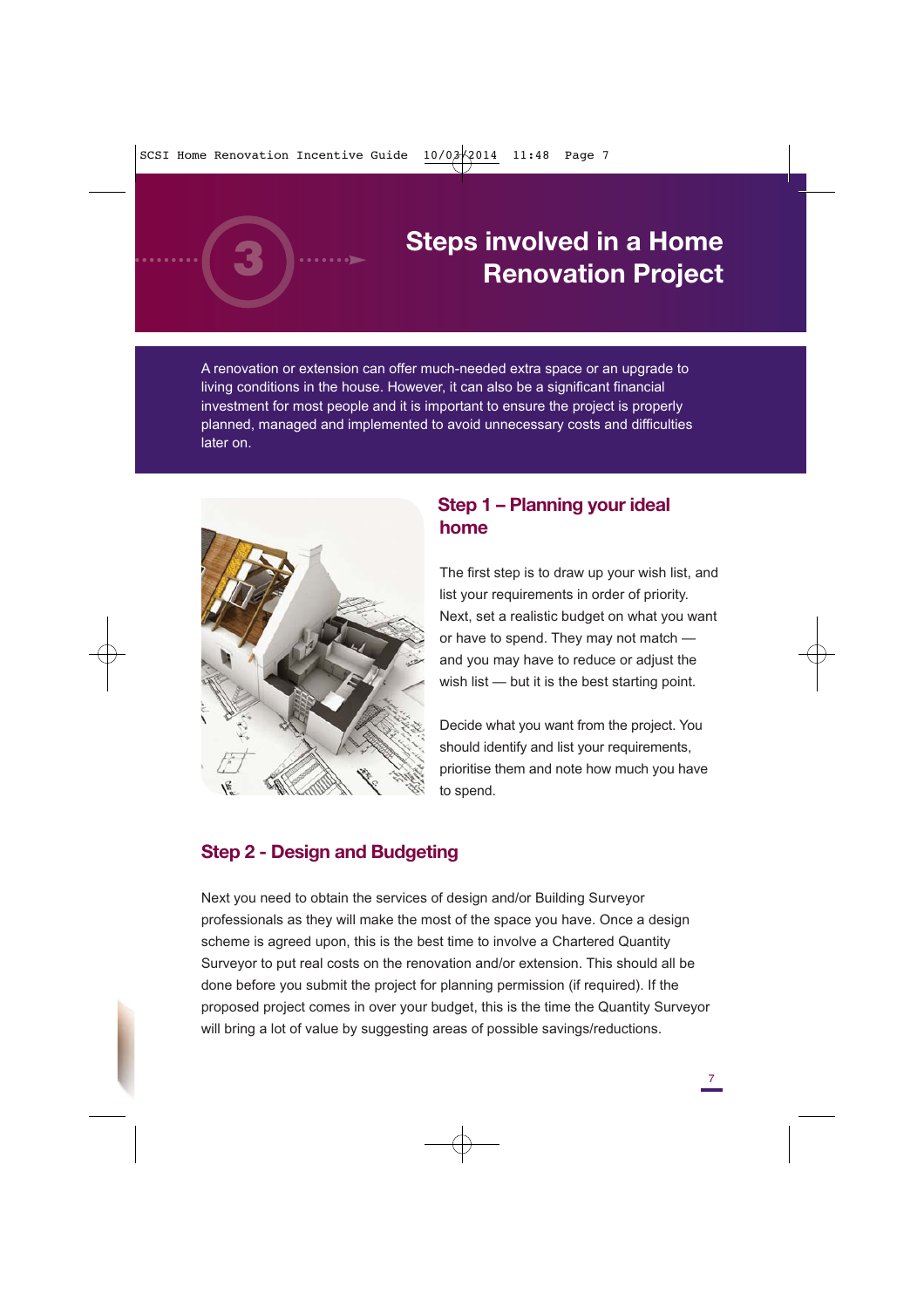There are two main ways in which a Quantity Surveyor can assist you at this stage. If the design is at the initial concept stage with floor plans only, the Quantity Surveyor can apply rates from similar projects to the areas being refurbished and/or extended to give you an indication of cost for the project. The overall building cost can be adjusted by the Quantity Surveyor as much as possible to reflect the actual design and client requirements.

If more detailed information is available, i.e. plans and elevations, a more detailed cost plan can be done by the Quantity Surveyor. This document may be slightly more expensive to prepare but would provide the client/homeowner with the tools of knowing the costs associated with the build when the project is being tendered to registered building contractors. This is the only real way of giving you the full information you need to control costs.

Next you need to obtain the services of design professionals such as an Architect or Building Surveyor. They will make the most of the space you have and will advise on whether planning permission is required (generally minor changes, rear extensions under 40m2/430 sq ft are exempt). They will also advise on the design and once this has been agreed a Quantity Surveyor will then put real costs on the renovation and/or extension.

Your Chartered Quantity Surveyor will also organise a list of suitable builders, tender the works, manage costs and guide same through to completion. In terms of choosing a builder, it is often a good idea to take a look at other projects they have completed if possible. Your decision on which builder to appoint should not be based solely on the lowest price but rather quality of previous work and reputation.

In terms of costs, it really depends on how far you want to go with the renovation and extension to the property. Many people undertaking projects also decide to upgrade other parts of their property which would include adding insulation to the floors, attic and external walls, re-wiring, upgrading the heating and plumbing system, new doors, joinery, kitchen, sanitary ware, decoration and external patios.

#### **Step 3 - Agreeing a Building Programme**

An overall budget needs to be determined, together with a breakdown of the budget into the various cost elements. The budget should include build costs, utility costs, fees, charges and levies. Include a contingency sum in your calculations. The cost for renovation works can vary in the order of  $\epsilon$ 60 to  $\epsilon$ 95 per square foot depending on the requirements and specifications. A single storey ground level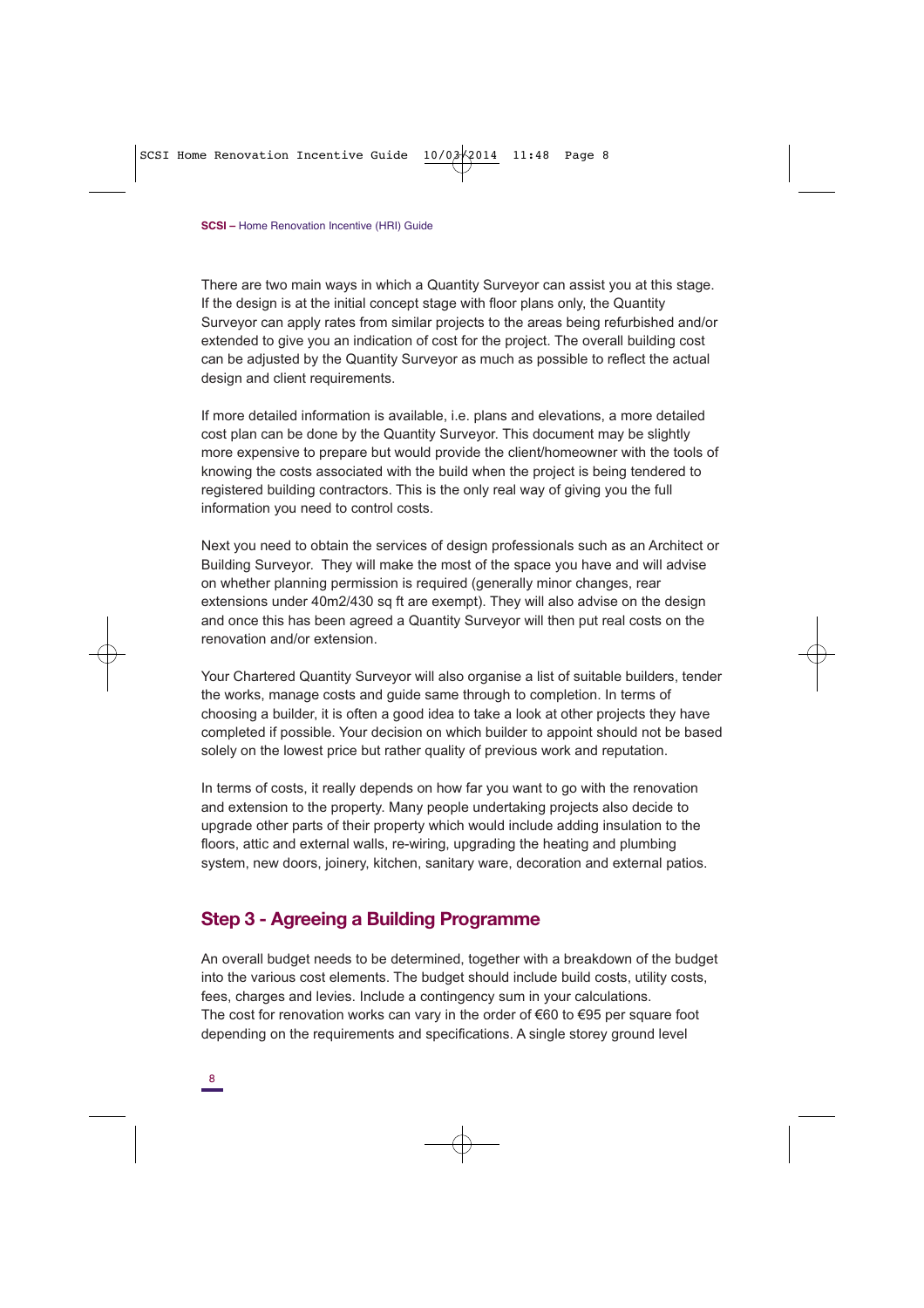extension could vary in cost between €140 to €200 per square foot, depending on varying items such as architectural design features, the extent of glass, heights of walls, overhangs, quality of kitchen units, bathrooms etc.

To give an example, refurbishment and extension of a typical detached 3 bedroom house, of 1,100 sq ft, built in the 1970s, with roof, walls and structure in good condition, which requires an upgrade with a small extension could cost in the region of €90-€130,000.

Remember that if you extend your house your insurance reinstatement value will increase and should be adjusted upon handover. The SCSI has a useful online 'Rebuild Calculator' which can assist you- this is available on www.scsi.ie

Also note that if it is a highly-serviced extension, ie. a kitchen or bathroom extension, they can cost more than a living room, as you would have higher plumbing and fittings costs which would increase your rate per square foot. A typical architectural-designed medium level extension, with standard kitchen, say 40m2, would be around the €65,000/€70,000 level.

Our advice would be to try and prioritise your spend.

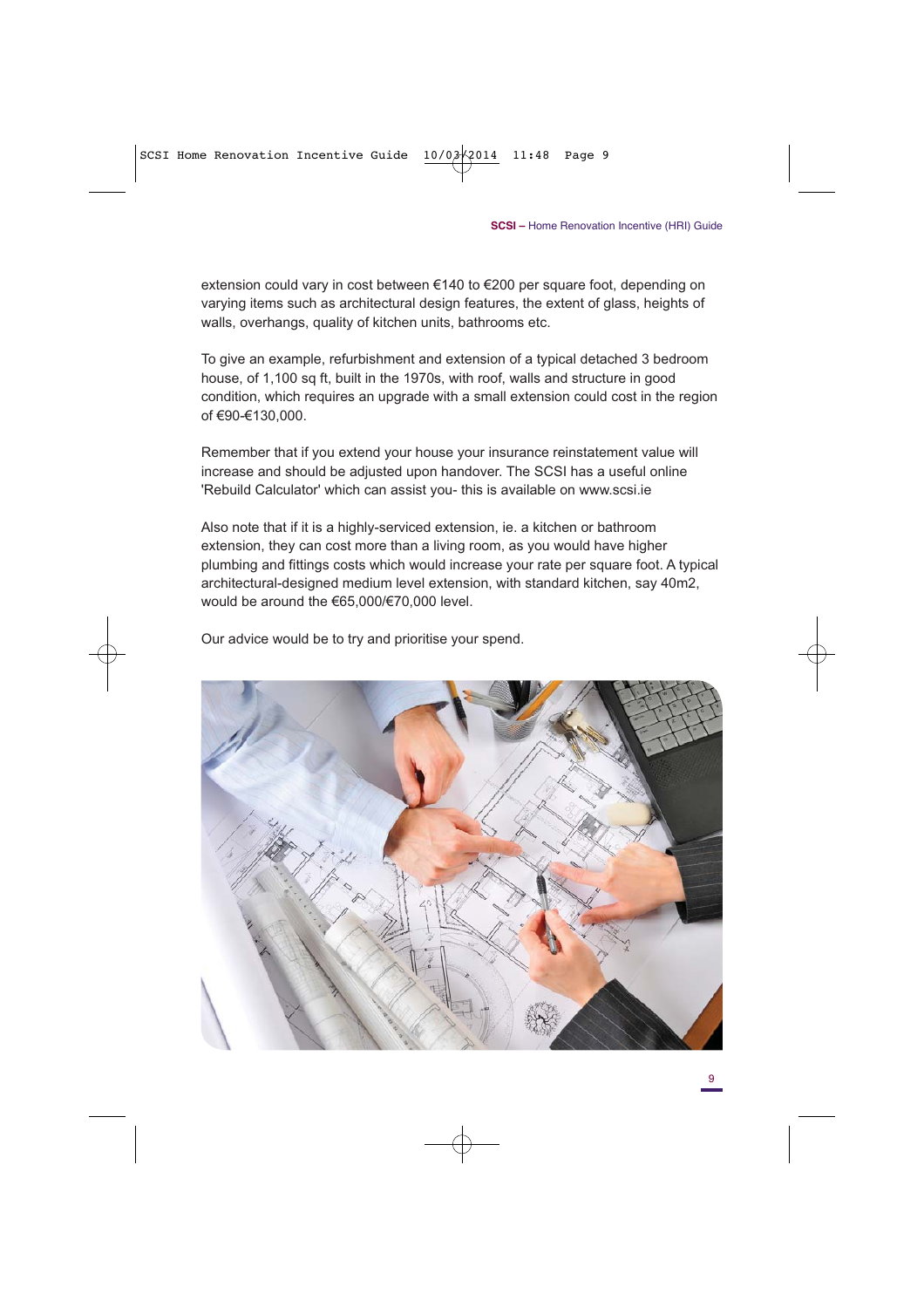#### **Step 4 - Appointing a Building Contractor**



You should do your research when appointing a contractor.

You should ask to see the building contractor's up to date (within the last 30 days) Notification of Determination of RCT Rate showing zero or 20% RCT Rate which means they are tax compliant.

If the building contractor is not tax compliant, they are not eligible to operate under the incentive and any work carried out by them will not qualify under the incentive.

#### **How to apply for the Home Renovation Incentive**

The HRI is administered by the Revenue Commissioners. The Revenue Commissioners have produced some useful guidance on their website for the homeowner and the building contractor.

This can be viewed at the following link; http://www.revenue.ie/en/tax/it/reliefs/hri/index.html

#### **It should be noted that homeowners must pay for the full cost of the work and that the tax credit is payable over the two years following the year in which the work is carried out and paid for.**

In order for the building work to qualify for this incentive, the work must be carried out and paid for on or after 25th October 2013 and up to 31st December 2015.

## **Homeowners must ensure that the building contractor is tax compliant.**

In order to ensure this, the homeowner needs to do the following;

- You need to see and keep a record of the building contractor's up to date (within the last 30 days) Notification of Determination of RCT Rate showing zero or 20% RCT Rate which means they are tax compliant.
- When you have the building contractor secured and work is progressing, you can view the Revenue Commissioners' website to check that all the payments received by the building contractor from you are entered onto their system.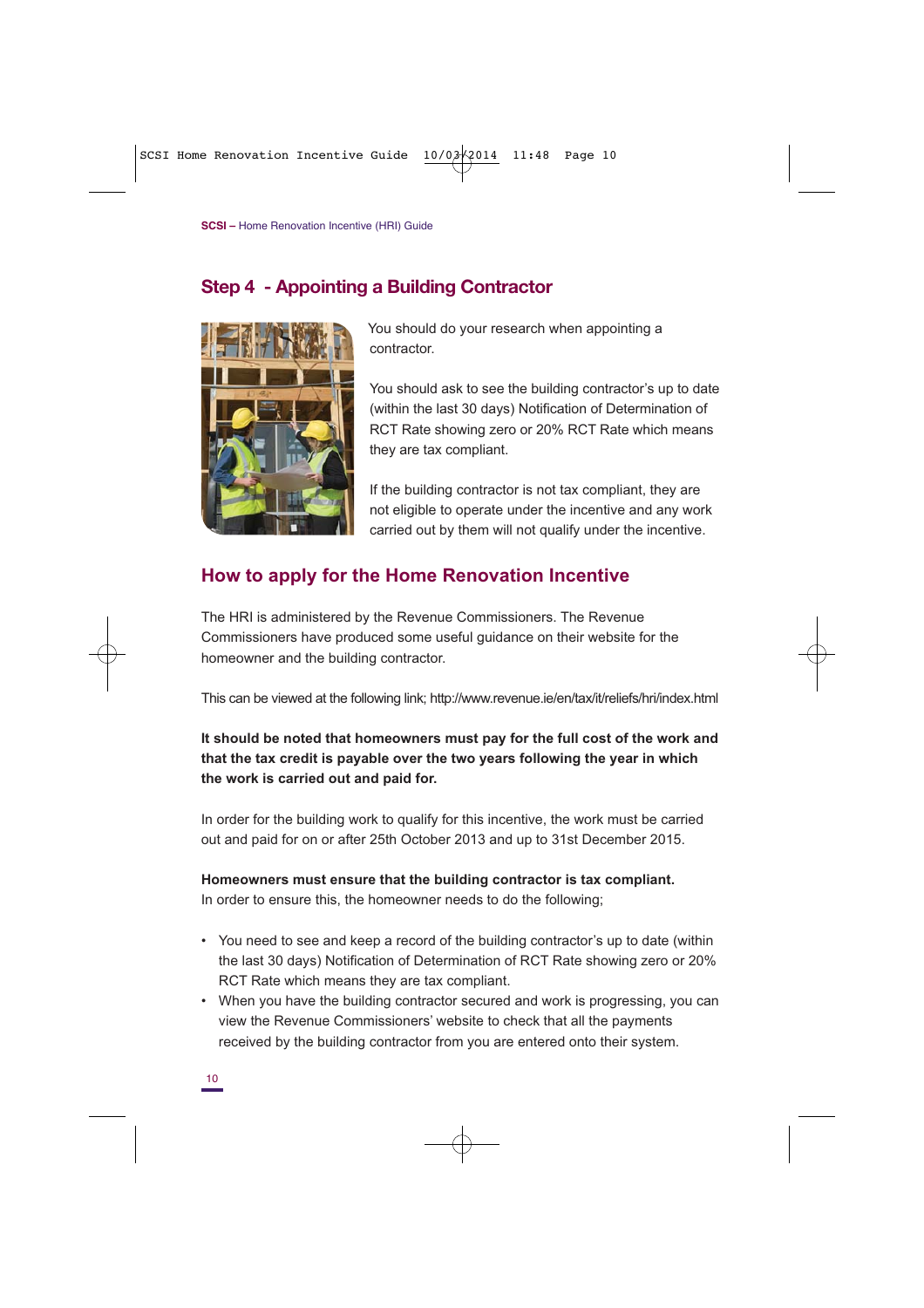#### **Claiming the HRI tax credit and SEAI Grants**

You cannot claim a tax a tax credit under the incentive as well as claiming and receiving an SEAI Grant or an Insurance settlement. Any grant paid or insurance settlement will be excluded from "qualifying expenditure". Qualifying expenditure will be reduced by three times the amount of the grant payment or the full amount of the insurance payment. For example the total HRI scheme maximum qualifying expenditure as a result of receiving an SEAI grant or insurance payment would be €22,320, based on expenditure of €30,000 and calculated as follows:-

Total maximum expenditure under HRI scheme €30,000 Less SEAI grant received (€2,560 x 3)= (€7,680) Total Maximum qualifying expenditure under HRI scheme is (€30 ,000- €7,680)= €22,320

#### **Other useful information**

Home Renovation Incentive general information and FAQ's http://www.revenue.ie/en/tax/it/reliefs/hri/index.html

### **Health and Safety Regulations of interest to homeowners**

The Health and Safety Authority (HAS) has produced a useful guide for homeowners in relation to new regulations. The guide can be downloaded at http://www.hsa.ie/eng/Publications\_and\_Forms/Publications/Construction/homeown ers\_guidance.pdf

## **Health and Safety Regulations - What do you have to do?**

By law, you have to:

- **1.** Determine the competency of people doing paid construction work for you,
- **2.** appoint project supervisors if required,
- **3.** keep the safety file for the work as appropriate,and
- **4.** let the Health and Safety Authority know if your project is going to take longer than 30 days or more than 500 person days ('person days' mean the number of days the work takes multiplied by the number of people doing the work).

## **Building Standards**

The Department of the Environment Community and Local Government has useful information on their website detailing the current building regulations with Technical Guidance Documents

http://www.environ.ie/en/DevelopmentHousing/BuildingStandards/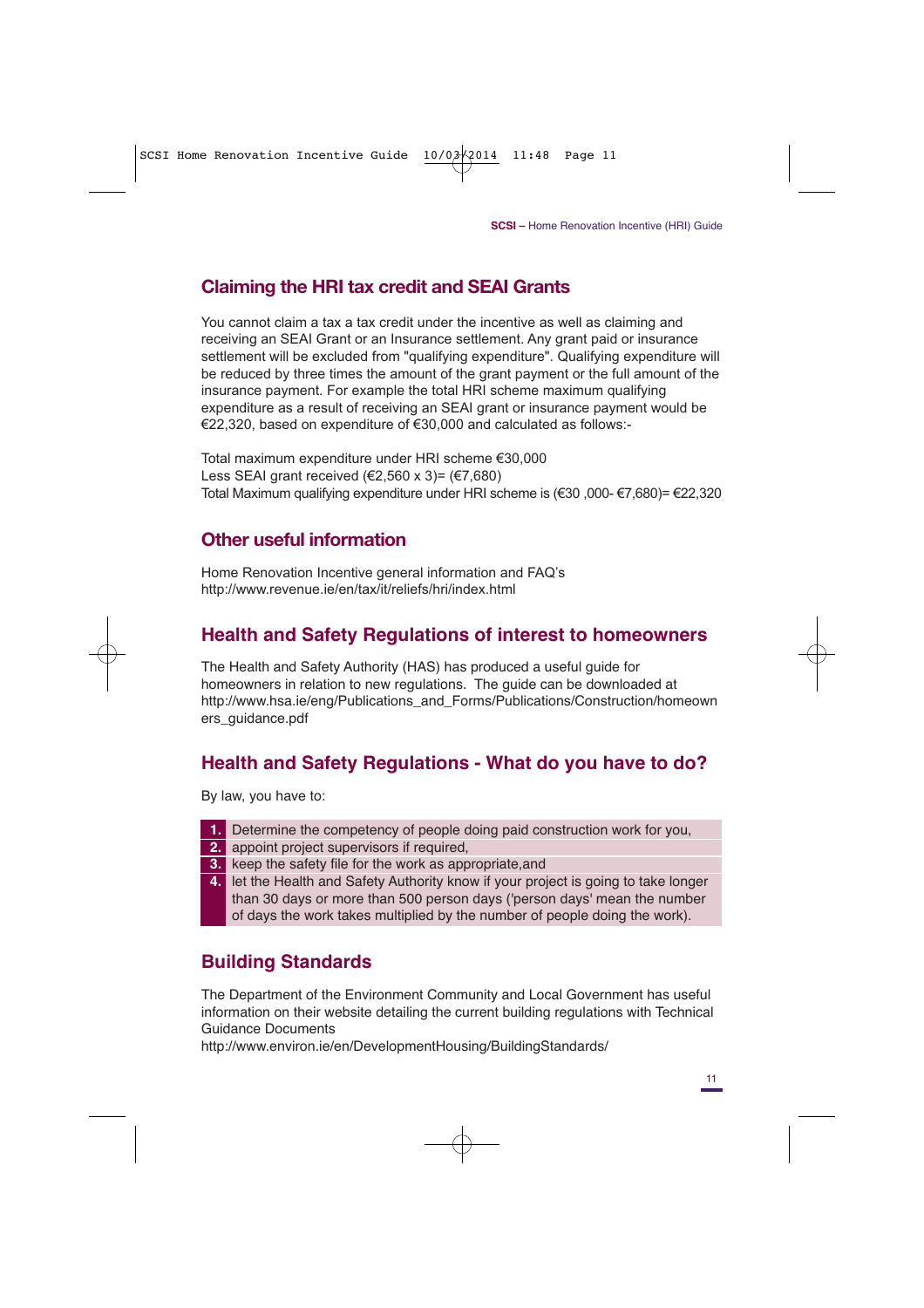#### **Professionals who can assist with your Home Renovation Project:**

#### **Chartered Quantity Surveyor:**



The Chartered Quantity Surveyor (QS) will assist with the budgeting and costing of the project. The Quantity Surveyor will assist from the outset in terms of identifying the costs associated with the project, will manage the budget through the project and ensure that there are no over-runs by contractors.

#### **Chartered Building Surveyor:**



The Chartered Building Surveyor will assist in the design and layout of the project. They will provide you with professional advice in relation to planning, design and also adherence to building regulations.

#### **Chartered Project Manager**



The Chartered Project Manager (PM) will most likely also be a Quantity Surveyor or Building Surveyor and will manage the project on your behalf from start to finish.

**For further information and to use the 'Find a Surveyor' Search Tool, visit the Society of Chartered Surveyors Ireland (SCSI) website at www.scsi.ie**